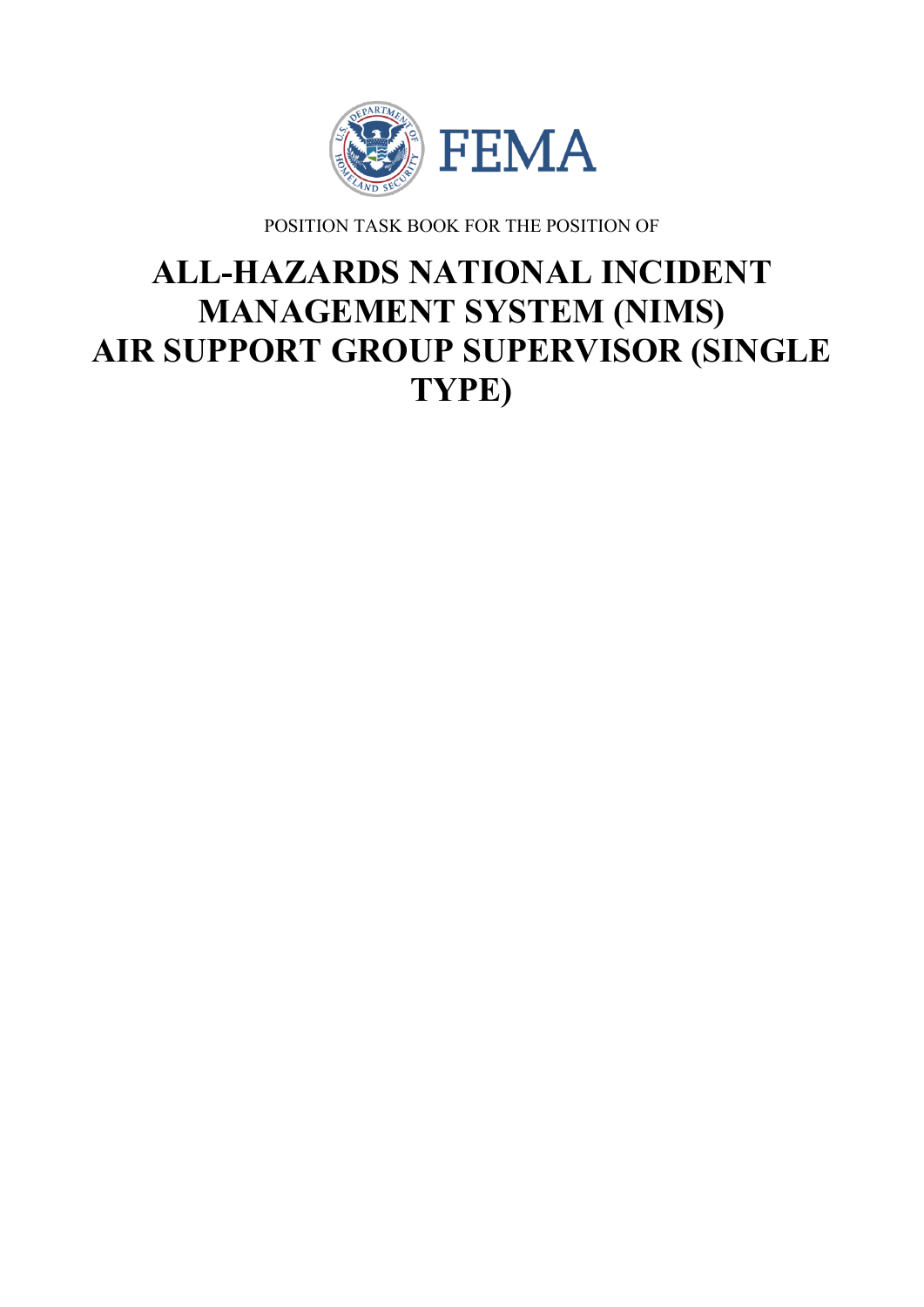# **AIR SUPPORT GROUP SUPERVISOR (SINGLE TYPE)**

## *1. Competency:* **Assume position responsibilities**

*Description:* Successfully assume the role of Air Support Group Supervisor and initiate position activities at the appropriate time according to the following behaviors.

#### *1a. Behavior:* **Ensure readiness for assignment**

| <b>TASK</b>                                                                                                                                                                                                                                                                                                                                                                                                                                                                                                                                                                                                                | <b>CODE</b> | <b>EVALUATION</b><br><b>RECORD#</b> | <b>EVALUATOR</b><br><b>INITIALS AND</b><br><b>DATE</b> |
|----------------------------------------------------------------------------------------------------------------------------------------------------------------------------------------------------------------------------------------------------------------------------------------------------------------------------------------------------------------------------------------------------------------------------------------------------------------------------------------------------------------------------------------------------------------------------------------------------------------------------|-------------|-------------------------------------|--------------------------------------------------------|
| 1. Arrive properly equipped at designated time and location and<br>check in according to agency/organization guidelines:<br>• Arrive with go-kit and any additional equipment<br>• Carry out check-in procedures and ensure assigned<br>personnel do the same                                                                                                                                                                                                                                                                                                                                                              | E, F, I     |                                     |                                                        |
| 2. Obtain complete incident and logistical information:<br>• Incident name, number, anticipated duration, size, type,<br>responsibilities and expectations<br>• Reporting time and location<br>• Transportation arrangements and travel routes<br>• Contact procedures during travel (telephone/radio)<br>• Expected working conditions<br>• Personal Protective Equipment (PPE)<br>• Security measures<br>$\bullet$ Updated contact information and information links                                                                                                                                                     | E, F, I     |                                     |                                                        |
| 3. Obtain, assemble and prepare information and materials for<br>go-kit. The kit should contain critical items for the<br>assignment and be easily transportable:<br>• Supplies:<br>o Office supplies appropriate to the function<br>O Authority Having Jurisdiction (AHJ) identification<br>badge and qualification card<br>• Reference materials:<br>○ Functional guidelines relative to incident type (agency<br>guidance or other functional guidelines)<br>o AHJ operations guides or other operational guides<br>$\circ$ Position manuals<br>$\bullet$ Forms:<br>○ Agency-specific forms appropriate to the function | E, F, I     |                                     |                                                        |

#### *1b. Behavior:* **Obtain information relevant to position assignment**

| <b>TASK</b>                                                                                                                      | <b>CODE</b> | <b>EVALUATION</b><br><b>RECORD#</b> | <b>EVALUATOR</b><br><b>INITIALS AND</b><br><b>DATE</b> |
|----------------------------------------------------------------------------------------------------------------------------------|-------------|-------------------------------------|--------------------------------------------------------|
| 4. Obtain and maintain access to print maps of each airfield<br>showing the runway orientation, headings, taxiways and<br>ramps. | E, F, I, J  |                                     |                                                        |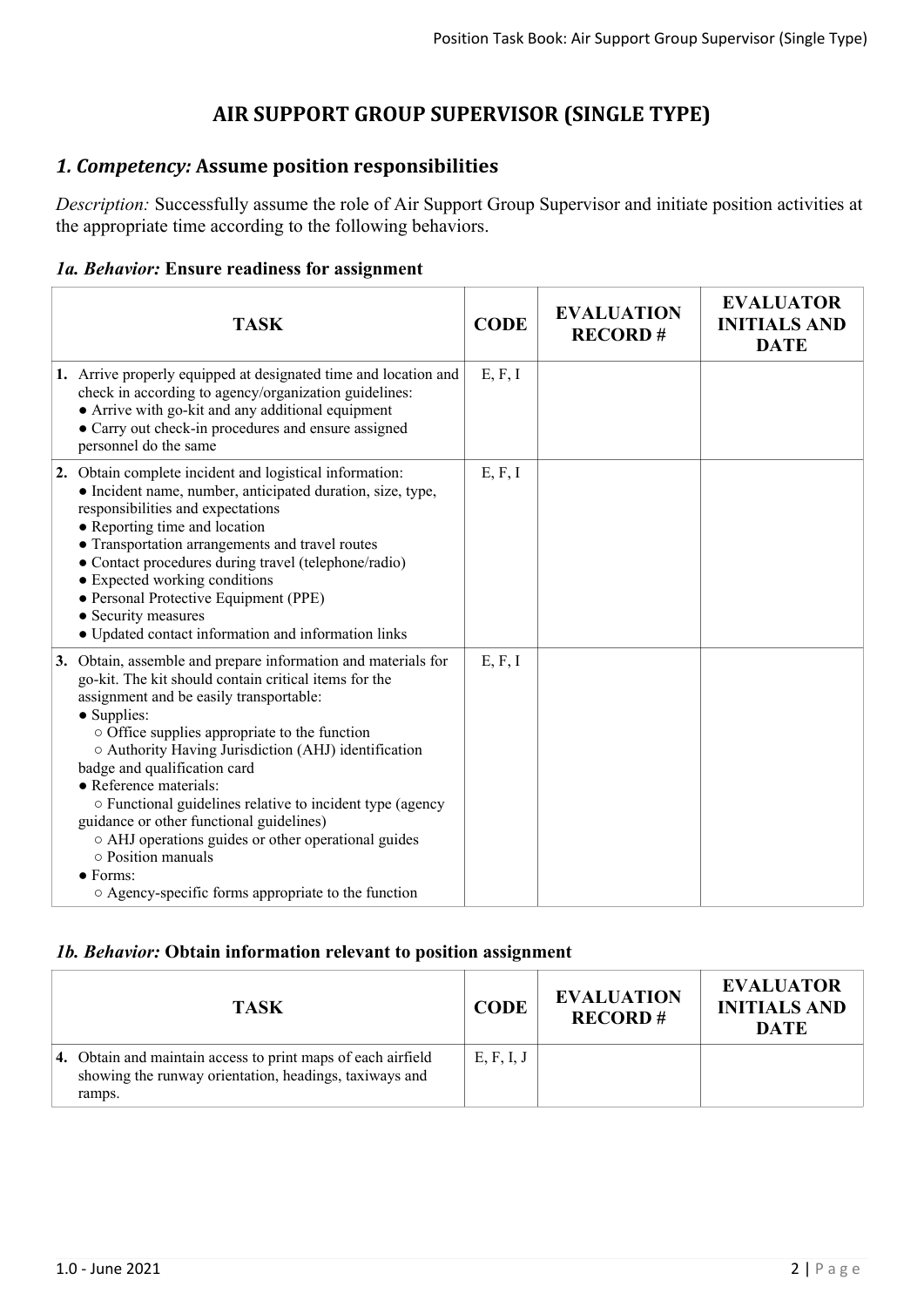| 5. Obtain and review necessary documentation:<br>• Copy of Delegation of Authority, Letter of Expectation,<br>Letter of Agreement or Memorandum of Understanding<br>(MOU)<br>• Applicable plans and reports<br>• Directories: phone, notification<br>• Written incident status summary<br>• Authorizations: cell phones, rental vehicles, computers                                                                                                                                                                                                                                | E, F, I |  |
|------------------------------------------------------------------------------------------------------------------------------------------------------------------------------------------------------------------------------------------------------------------------------------------------------------------------------------------------------------------------------------------------------------------------------------------------------------------------------------------------------------------------------------------------------------------------------------|---------|--|
| <b>6.</b> Receive briefing from the Air Operations Branch Director or<br>the outgoing Air Support Group Supervisor:<br>• Meetings and briefings schedule<br>• Situational assessment<br>• Incident objectives<br>$\bullet$ Strategy<br>• Hazards to incident personnel and public<br>• Agencies/jurisdictions involved<br>• Organizational structure<br>• Resources summary<br>• Logistical needs<br>• Ordering procedures<br>• Incident priorities and status: life safety, incident<br>stabilization, property and environment<br>• Timing and scheduling<br>• Expected products | E, F, I |  |

# *1c. Behavior:* **Establish or determine organizational structure, resource and staffing needs**

| <b>TASK</b>                                                                                                                                                                                                                                                                                                                                                        | <b>CODE</b> | <b>EVALUATION</b><br><b>RECORD#</b> | <b>EVALUATOR</b><br><b>INITIALS AND</b><br><b>DATE</b> |
|--------------------------------------------------------------------------------------------------------------------------------------------------------------------------------------------------------------------------------------------------------------------------------------------------------------------------------------------------------------------|-------------|-------------------------------------|--------------------------------------------------------|
| 7. Evaluate staffing needs required to manage the group:<br>• Ensure consistency with National Incident Management<br>System (NIMS) organizational structure<br>• Identify training opportunities<br>• Ensure use of established procedures for ordering<br>resources<br>• Request appropriate technical specialists to assist with<br>special incident conditions | E, F, I     |                                     |                                                        |
| 8. Utilize group personnel:<br>• Establish appropriate organization and assign roles and<br>responsibilities, while maintaining span of control                                                                                                                                                                                                                    | E, F, I     |                                     |                                                        |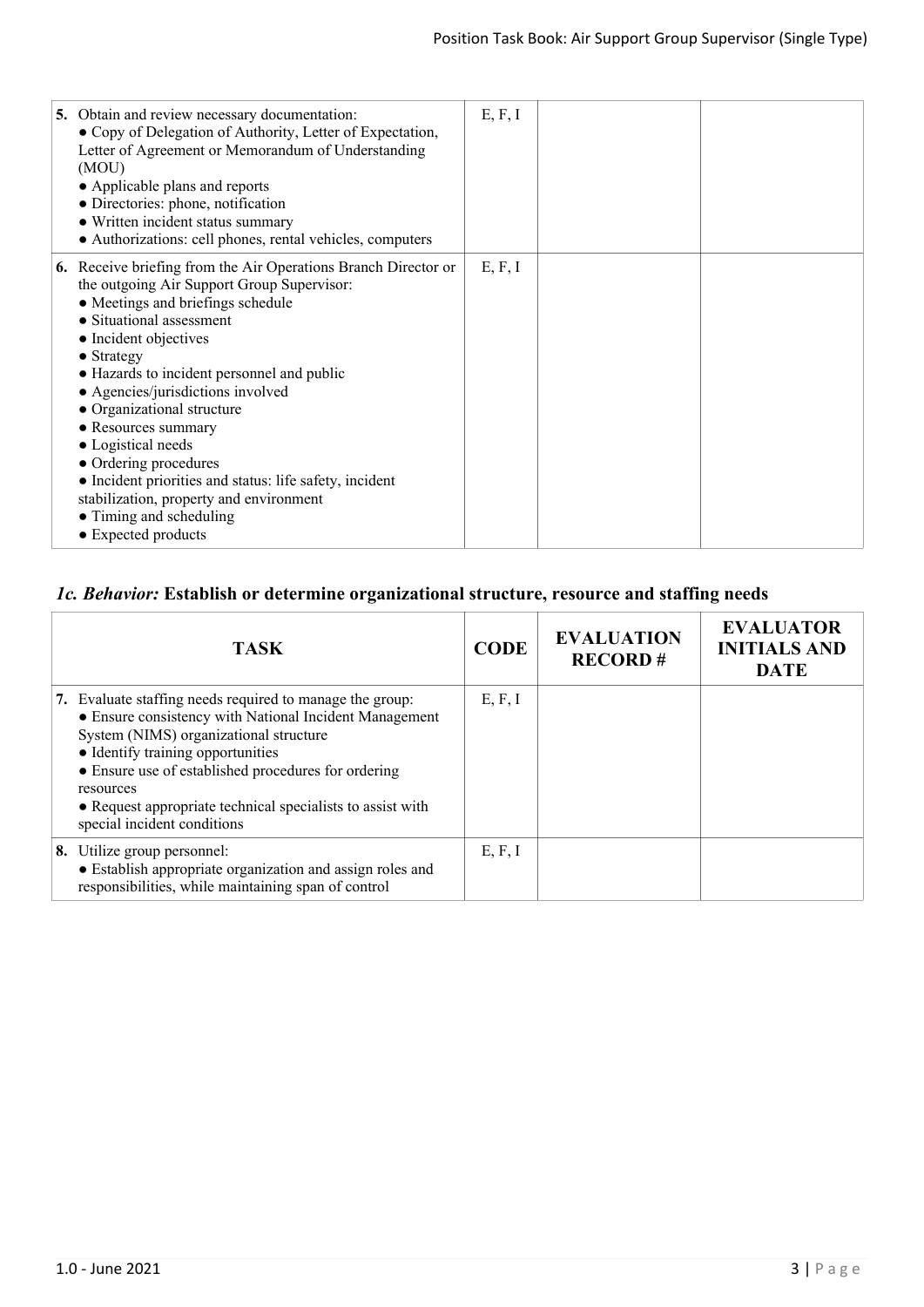# *2. Competency:* **Communicate effectively**

*Description:* Use suitable communication techniques to share relevant information with appropriate personnel on a timely basis to accomplish objectives in a potentially rapidly changing environment.

|  |  |  |  |  | 2a. Behavior: Ensure the exchange of relevant information during briefings |  |  |
|--|--|--|--|--|----------------------------------------------------------------------------|--|--|
|--|--|--|--|--|----------------------------------------------------------------------------|--|--|

| <b>TASK</b>                                                                                                                                                                                                 | <b>CODE</b> | <b>EVALUATION</b><br><b>RECORD#</b> | <b>EVALUATOR</b><br><b>INITIALS AND</b><br><b>DATE</b> |
|-------------------------------------------------------------------------------------------------------------------------------------------------------------------------------------------------------------|-------------|-------------------------------------|--------------------------------------------------------|
| 9. Lead staff briefings and debriefings.                                                                                                                                                                    | E, F, I     |                                     |                                                        |
| 10. Prepare for and participate in briefings:<br>• Ensure briefings are accurate, timely and include<br>appropriate personnel<br>• Brief external support organizations<br>• Share and evaluate information | E, F, I     |                                     |                                                        |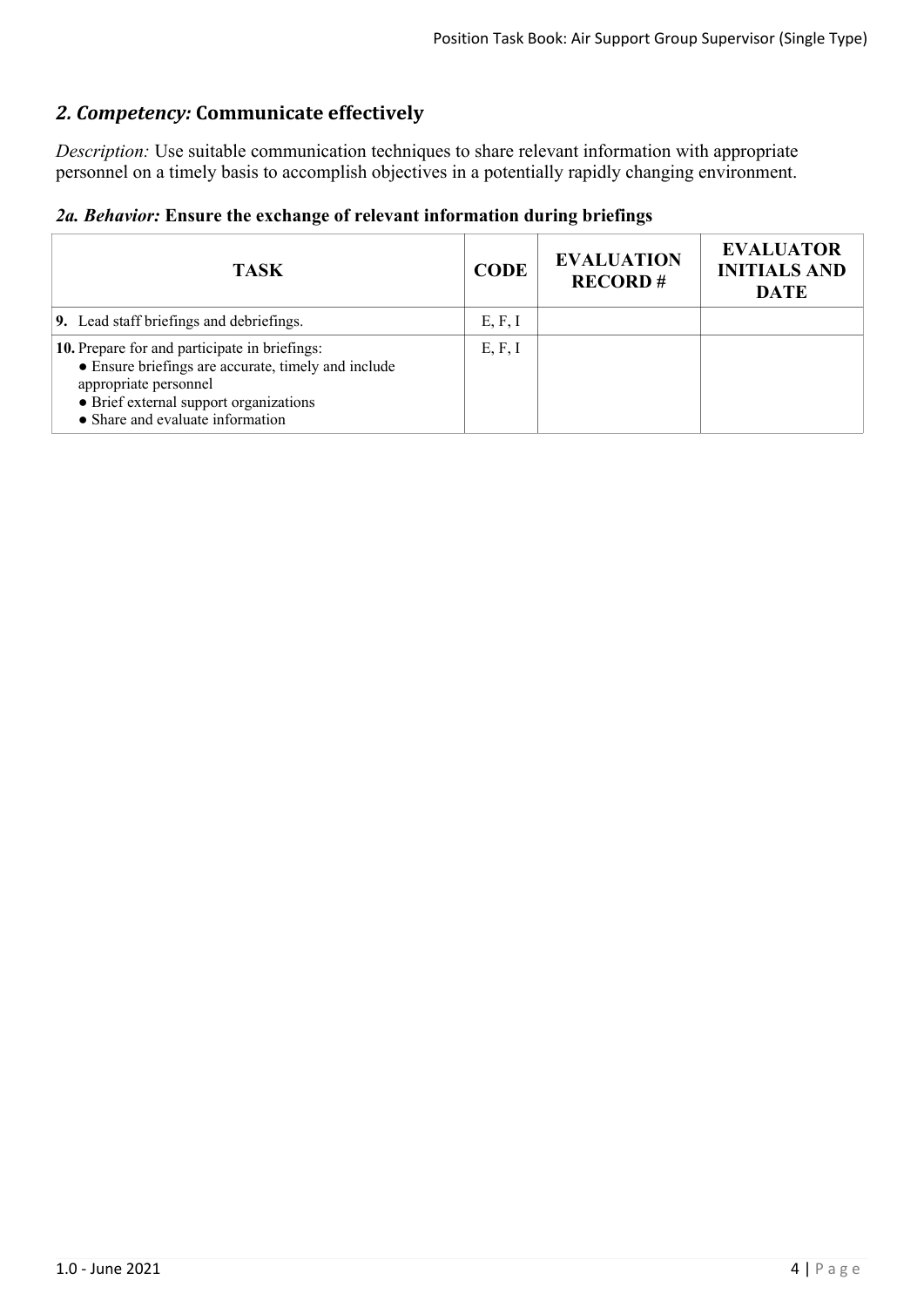# *3. Competency:* **Lead assigned personnel**

*Description:* Influence, lead and direct assigned personnel to accomplish objectives and desired outcomes in a potentially rapidly changing environment.

|  |  |  |  |  | 3a. Behavior: Model leadership values and principles |
|--|--|--|--|--|------------------------------------------------------|
|--|--|--|--|--|------------------------------------------------------|

| <b>TASK</b>                                                                                                                                                                                                                                                                                           | <b>CODE</b>         | <b>EVALUATION</b><br><b>RECORD#</b> | <b>EVALUATOR</b><br><b>INITIALS AND</b><br><b>DATE</b> |
|-------------------------------------------------------------------------------------------------------------------------------------------------------------------------------------------------------------------------------------------------------------------------------------------------------|---------------------|-------------------------------------|--------------------------------------------------------|
| 11. Create a positive work environment:<br>• Communicate leader's intent and guidance<br>• Manage group and its activities effectively<br>• Proactively assume responsibility for the group and initiate<br>action                                                                                    | E, F, I             |                                     |                                                        |
| 12. Establish and maintain positive interpersonal and<br>interagency working relationships:<br>· Understand scope, roles, responsibilities, jurisdiction and<br>authority of responding agencies                                                                                                      | E, F, I             |                                     |                                                        |
| 13. Exhibit principles of duty, respect and integrity as a leader.                                                                                                                                                                                                                                    | C, E, F, I,<br>J, T |                                     |                                                        |
| 14. Understand and comply with NIMS/Incident Command<br>System (ICS) concepts and principles:<br>• Establish and modify an effective organization based on<br>changing incident and resource conditions<br>• Maintain appropriate span of control<br>• Act as a representative of incident leadership | E, F, I             |                                     |                                                        |

#### *3b. Behavior:* **Communicate incident priorities and supervise personnel**

| <b>TASK</b>                                                                                                                                                                                                                                                                                                                                                                                          | <b>CODE</b> | <b>EVALUATION</b><br><b>RECORD#</b> | <b>EVALUATOR</b><br><b>INITIALS AND</b><br><b>DATE</b> |
|------------------------------------------------------------------------------------------------------------------------------------------------------------------------------------------------------------------------------------------------------------------------------------------------------------------------------------------------------------------------------------------------------|-------------|-------------------------------------|--------------------------------------------------------|
| 15. Communicate with assigned personnel:<br>• Communicate priorities, objectives, strategies and any<br>changes<br>• Inform personnel of their assigned tasks and expectations<br>• Clearly explain conflict resolution procedures and ensure<br>that personnel understand<br>• Ensure that assigned objectives and expectations for the<br>operational period are reasonable and accurate           | E, F, I     |                                     |                                                        |
| 16. Ensure debriefings occur and participate as necessary:<br>• Ensure incident situation status information is current and<br>complete                                                                                                                                                                                                                                                              | E, F, I     |                                     |                                                        |
| 17. Ensure that staff follows all applicable agency/jurisdiction<br>policies, contracts, standard operating procedures and<br>agreements:<br>• Federal, state, local, tribal, territorial and regional<br>relationships, as appropriate<br>• Roles and responsibilities of potential responder agencies<br>• Scope, jurisdiction and authority of potential responder<br>agencies' contingency plans | E, F, I     |                                     |                                                        |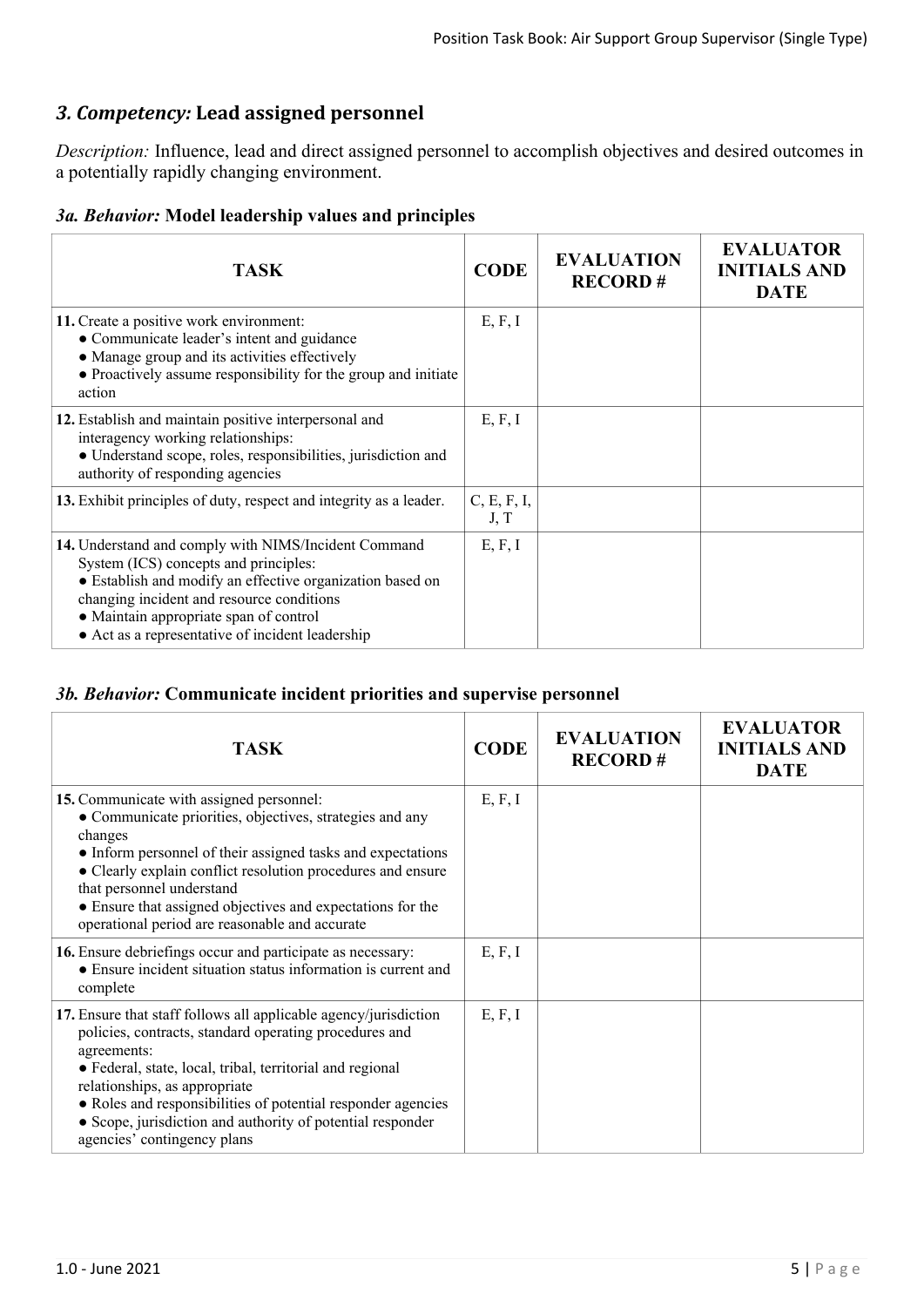| 18. Supervise and hold personnel accountable for executing<br>assigned tasks:<br>• Identify and promptly resolve disagreements, issues and<br>misunderstandings<br>• Prioritize work while considering immediate support for<br>incident operations | E, F, I |  |
|-----------------------------------------------------------------------------------------------------------------------------------------------------------------------------------------------------------------------------------------------------|---------|--|
|                                                                                                                                                                                                                                                     |         |  |

## *3c. Behavior:* **Ensure the health, safety, welfare and accountability of assigned personnel**

| <b>TASK</b>                                                                                                                                                                                                                                                                                                                                                                                                                                                                                                                                                                                                                                                                                                                                              | <b>CODE</b> | <b>EVALUATION</b><br><b>RECORD#</b> | <b>EVALUATOR</b><br><b>INITIALS AND</b><br><b>DATE</b> |
|----------------------------------------------------------------------------------------------------------------------------------------------------------------------------------------------------------------------------------------------------------------------------------------------------------------------------------------------------------------------------------------------------------------------------------------------------------------------------------------------------------------------------------------------------------------------------------------------------------------------------------------------------------------------------------------------------------------------------------------------------------|-------------|-------------------------------------|--------------------------------------------------------|
| 19. Demonstrate knowledge of and comply with relevant health<br>and safety requirements:<br>• Direct and oversee group operations to ensure compliance<br>with health and safety considerations and guidelines<br>• Coordinate with the Safety Officer to ensure that assigned<br>personnel follow safety guidelines                                                                                                                                                                                                                                                                                                                                                                                                                                     | E, F, I     |                                     |                                                        |
| 20. Evaluate mental and physical fatigue of assigned personnel:<br>• Ensure adequate rest is provided to section personnel                                                                                                                                                                                                                                                                                                                                                                                                                                                                                                                                                                                                                               | E, F, I     |                                     |                                                        |
| 21. Recognize potentially hazardous situations, inform assigned<br>personnel of hazards and take precautions to mitigate risk:<br>• Adjust operations in response to hazards, weather and<br>other relevant events                                                                                                                                                                                                                                                                                                                                                                                                                                                                                                                                       | E, F, I     |                                     |                                                        |
| 22. Report or explain the procedures for reporting unexpected<br>occurrences, such as fire, death, injury, illness, exposure to<br>pathogens or hazardous materials (HAZMAT), accident,<br>political contact or property loss or damage:<br>• Ensure report contains nature of event, location,<br>magnitude, personnel involved and initial action taken (such<br>as helicopter picking up injured or an appropriate subsequent<br>action)<br>• Ensure the protection of Personally Identifiable<br>Information (PII) while reporting<br>• Obtain information from the following sources regarding<br>special hazards, threats or unexpected occurrences:<br>subordinates, personal observation, other incident personnel<br>and off-incident personnel | E, F, I     |                                     |                                                        |

## *3d. Behavior:* **Identify opportunities and meet requirements to provide equal access and reasonable accommodation in all activities**

| <b>TASK</b>                                                                                                                           | <b>CODE</b> | <b>EVALUATION</b><br><b>RECORD#</b> | <b>EVALUATOR</b><br><b>INITIALS AND</b><br><b>DATE</b> |
|---------------------------------------------------------------------------------------------------------------------------------------|-------------|-------------------------------------|--------------------------------------------------------|
| 23. Demonstrate the ability to assess and monitor for physical<br>access, programmatic access and effective communications<br>access. | E, F, I, J  |                                     |                                                        |
| 24. Demonstrate the ability to identify opportunities for<br>universal accessibility.                                                 | E, F, I, J  |                                     |                                                        |
| 25. Provide equal access, disability accommodations and access<br>and functional needs (AFN) accommodations.                          | E, F, I, J  |                                     |                                                        |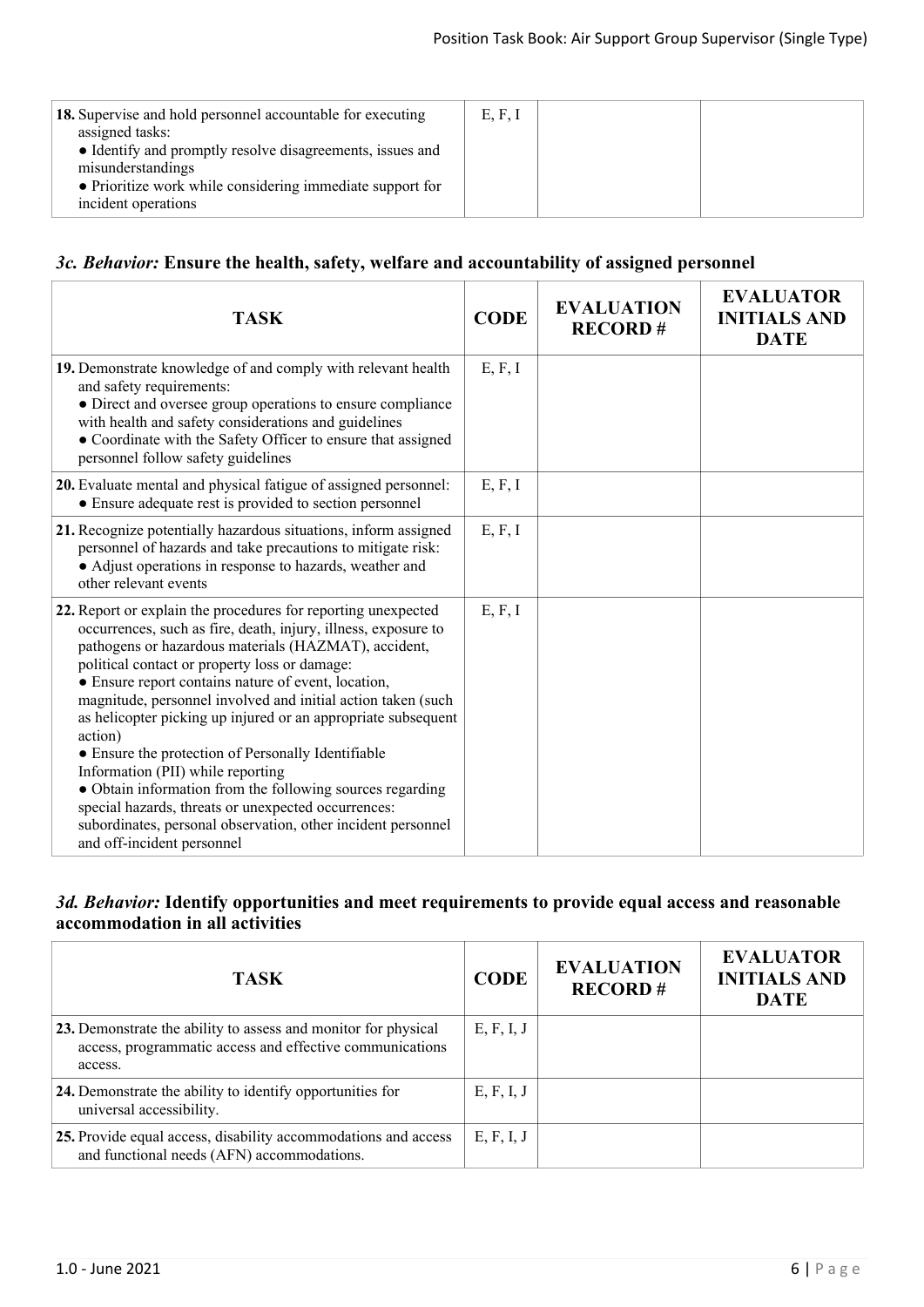## *4. Competency:* **Conduct operations and ensure completion of assigned tasks**

*Description:* Identify, analyze and apply relevant situational information and evaluate actions to complete assignments safely and meet identified objectives. Complete actions within established time frame.

#### *4a. Behavior:* **Set the group priorities**

| <b>TASK</b>                                                                                                                                                                                                                                                  | <b>CODE</b> | <b>EVALUATION</b><br><b>RECORD#</b> | <b>EVALUATOR</b><br><b>INITIALS AND</b><br><b>DATE</b> |
|--------------------------------------------------------------------------------------------------------------------------------------------------------------------------------------------------------------------------------------------------------------|-------------|-------------------------------------|--------------------------------------------------------|
| 26. Analyze work assignments and staffing levels to ensure<br>achievement of group objectives.                                                                                                                                                               | E, F, I     |                                     |                                                        |
| 27. Attend and participate in strategy meetings as necessary:<br>• Assess organizational needs<br>• Identify additional resource needs<br>• Identify critical factors to ensure group success<br>• Prioritize incident, section, branch and group objectives | E, F, I     |                                     |                                                        |
| 28. Disseminate priorities and expected completion timelines to<br>staff.                                                                                                                                                                                    | E, F, I     |                                     |                                                        |
| 29. Hold staff accountable for communicated priorities and<br>deadlines.                                                                                                                                                                                     | E, F, I     |                                     |                                                        |

#### *4b. Behavior:* **Develop and implement plans**

| <b>TASK</b>                                                                                                                                                                                                                                                                                                                                                                                                     | <b>CODE</b> | <b>EVALUATION</b><br><b>RECORD#</b> | <b>EVALUATOR</b><br><b>INITIALS AND</b><br><b>DATE</b> |
|-----------------------------------------------------------------------------------------------------------------------------------------------------------------------------------------------------------------------------------------------------------------------------------------------------------------------------------------------------------------------------------------------------------------|-------------|-------------------------------------|--------------------------------------------------------|
| <b>30.</b> Approve completed plans:<br>• Ensure plans are complete, accurate, realistically attainable<br>and relevant to the incident objectives                                                                                                                                                                                                                                                               | E, F, I     |                                     |                                                        |
| 31. Participate in the planning process:<br>• Prepare for and participate in planning meetings<br>• Assist in the development of plans, as necessary:<br>○ Long-range<br>o Strategic<br>$\circ$ Contingency<br>o Demobilization<br>○ Continuity of Operations Plan (COOP)<br>○ Crash rescue                                                                                                                     | E, F, I     |                                     |                                                        |
| 32. Review, validate and modify plans:<br>• Analyze alternate strategies and explain decisions<br>• Validate or revise group objectives<br>• Review information covering health and safety principles,<br>known hazards and importance of all periods<br>• Validate group organizational structure<br>• Validate group resource assignments<br>• Review reserve resources<br>• Evaluate immediate support needs | E, F, I     |                                     |                                                        |

#### *4c. Behavior:* **Coordinate with all appropriate personnel and stakeholders**

| <b>TASK</b> | CODE | <b>EVALUATION</b><br><b>RECORD#</b> | <b>EVALUATOR</b><br><b>INITIALS AND</b><br>DATE |
|-------------|------|-------------------------------------|-------------------------------------------------|
|-------------|------|-------------------------------------|-------------------------------------------------|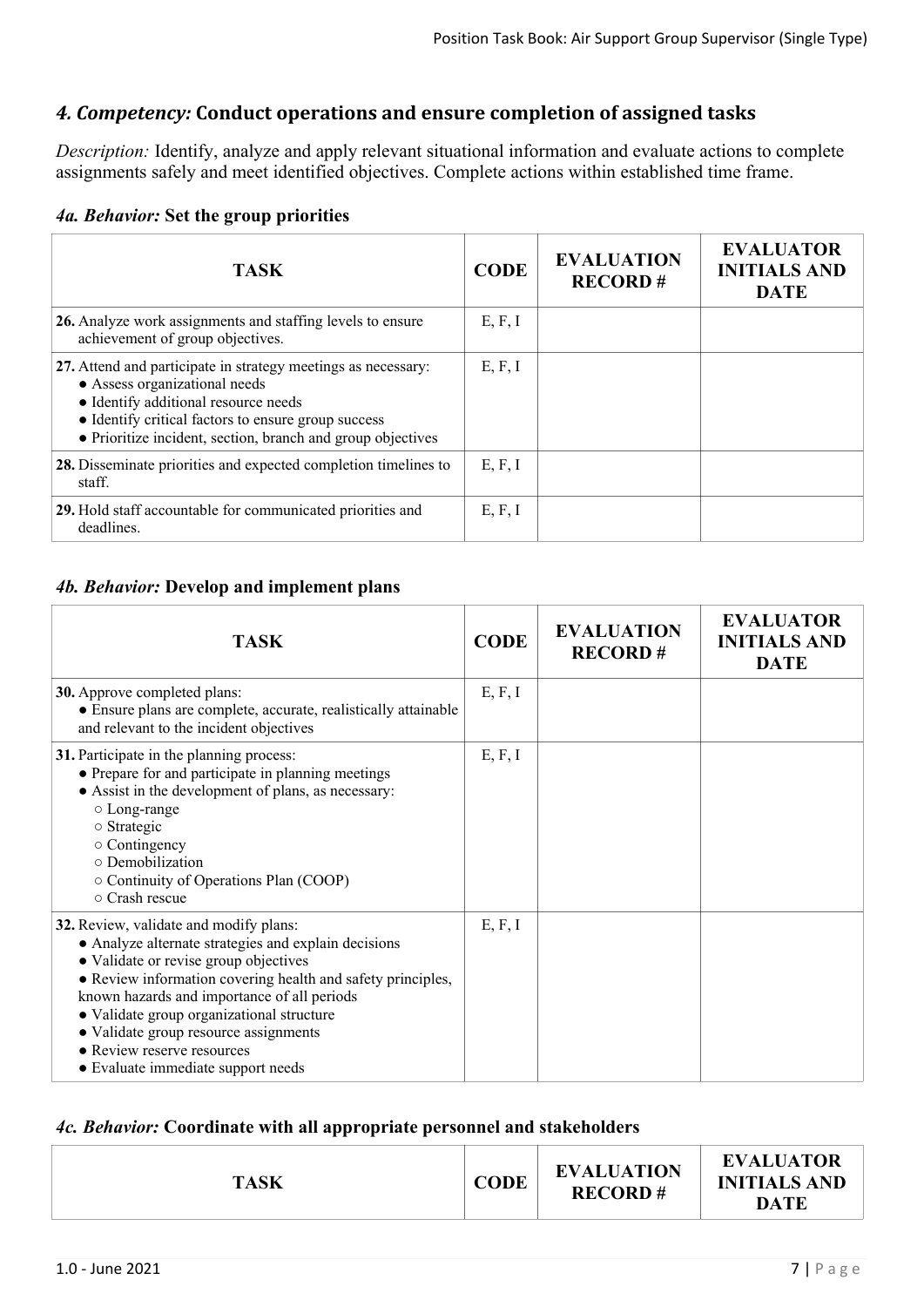| 33. Establish effective relationships and coordinate with incident<br>personnel:<br>• IMT personnel<br>• Other supporting personnel | E, F, I |  |
|-------------------------------------------------------------------------------------------------------------------------------------|---------|--|
| 34. Establish effective relationships with stakeholders and<br>partners in the impacted jurisdiction(s).                            | E, F, I |  |

## *4d. Behavior:* **Apply agency policy, contracts and agreements**

| <b>TASK</b>                                                                                                                                                                                                                                              | <b>CODE</b> | <b>EVALUATION</b><br><b>RECORD#</b> | <b>EVALUATOR</b><br><b>INITIALS AND</b><br><b>DATE</b> |
|----------------------------------------------------------------------------------------------------------------------------------------------------------------------------------------------------------------------------------------------------------|-------------|-------------------------------------|--------------------------------------------------------|
| 35. Complete all work according to organization/agency<br>direction, policy and incident objectives:<br>• Ensure that personnel complete all documentation<br>requirements according to organization/agency direction,<br>policy and incident objectives | E, F, I     |                                     |                                                        |
| 36. Demonstrate knowledge of and apply relevant legal,<br>regulatory and fiscal constraints.                                                                                                                                                             | E, F, I     |                                     |                                                        |

#### *4e. Behavior:* **Make appropriate decisions based on evaluation of gathered information, risks and incident situation and use information to produce outputs and modify approach**

| <b>TASK</b>                                                                                                                                                                                                                                                                                                                                    | <b>CODE</b> | <b>EVALUATION</b><br><b>RECORD#</b> | <b>EVALUATOR</b><br><b>INITIALS AND</b><br><b>DATE</b> |
|------------------------------------------------------------------------------------------------------------------------------------------------------------------------------------------------------------------------------------------------------------------------------------------------------------------------------------------------|-------------|-------------------------------------|--------------------------------------------------------|
| 37. Understand and follow procedures for responding to in-flight<br>emergencies (IFE):<br>• Assist in locating suitable nearby airfields<br>• Alert local airfield to inbound IFEs and arrange for<br>emergency response if necessary<br>• Coordinate ground tracking of relayed GPS positions<br>$\bullet$ Maintain contact with the aircraft | E, F, I, J  |                                     |                                                        |

## *4f. Behavior:* **Ensure documentation is complete**

| <b>TASK</b>                                                                                                                                                                                                     | <b>CODE</b> | <b>EVALUATION</b><br><b>RECORD#</b> | <b>EVALUATOR</b><br><b>INITIALS AND</b><br><b>DATE</b> |
|-----------------------------------------------------------------------------------------------------------------------------------------------------------------------------------------------------------------|-------------|-------------------------------------|--------------------------------------------------------|
| 38. Maintain accurate air operations summary information<br>documenting locations of staged aircraft and report to<br>resources function.                                                                       | E, F, I, J  |                                     |                                                        |
| 39. Maintain and collect personal records related to incident:<br>$\bullet$ Time sheets<br>$\bullet$ Rental records<br>• Accident forms<br>• Property records<br>○ Equipment time records<br>$\bullet$ Receipts | E, F, I     |                                     |                                                        |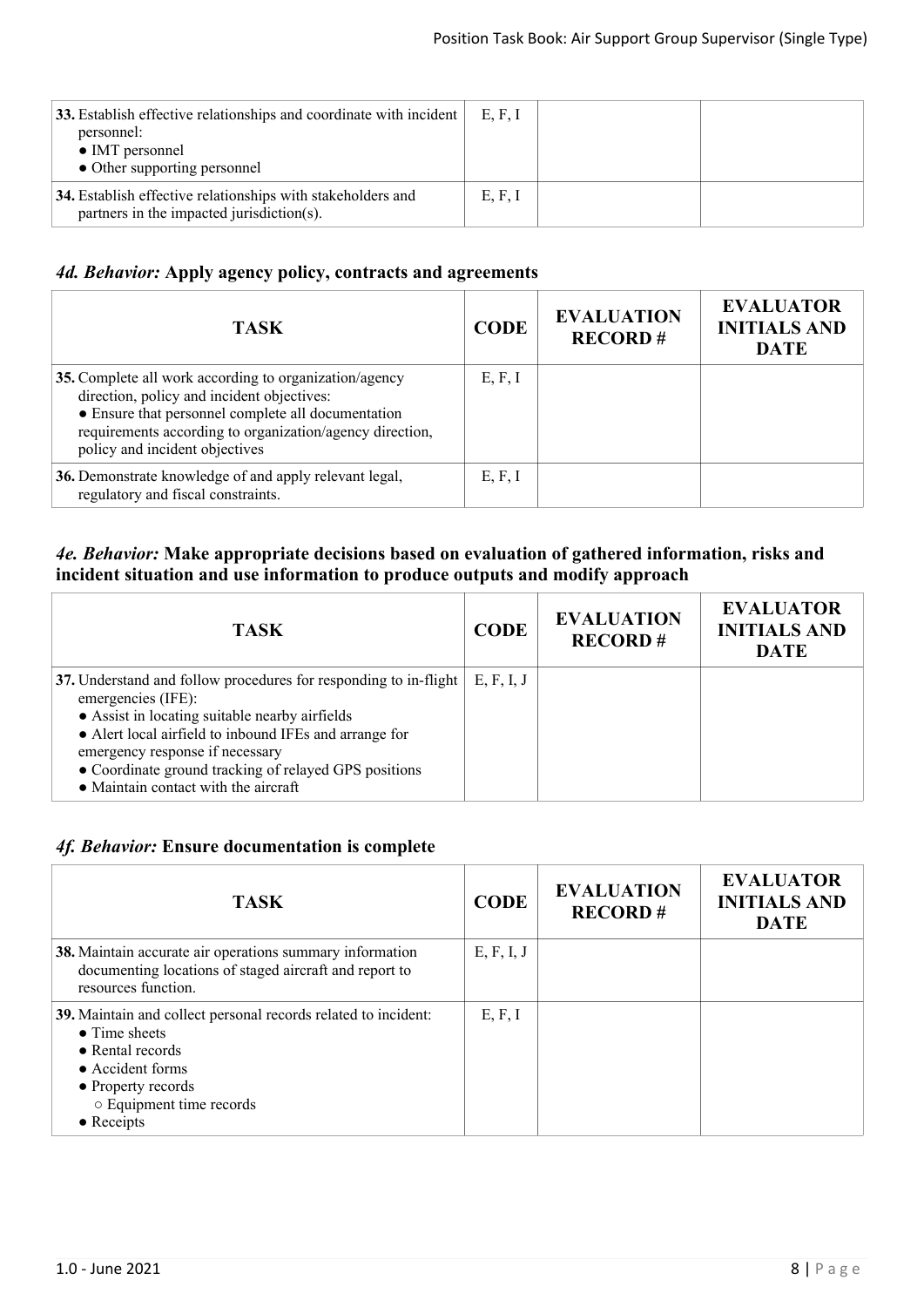| 40. Maintain and submit incident records for events, personnel,<br>equipment, supplies and other data for incident management<br>needs:<br>• Property loss/damage reports<br>• Agency-required incident reports<br>$\bullet$ Activity log<br>• Changes in strategy and tactics | E, F, I |  |
|--------------------------------------------------------------------------------------------------------------------------------------------------------------------------------------------------------------------------------------------------------------------------------|---------|--|
| 41. Review documents for accuracy, timeliness and appropriate<br>distribution.                                                                                                                                                                                                 | E, F, I |  |

# *4g. Behavior:* **Execute Air Support Group operations**

| <b>TASK</b>                                                                                                                                                                                                                                     | <b>CODE</b> | <b>EVALUATION</b><br><b>RECORD#</b> | <b>EVALUATOR</b><br><b>INITIALS AND</b><br><b>DATE</b> |
|-------------------------------------------------------------------------------------------------------------------------------------------------------------------------------------------------------------------------------------------------|-------------|-------------------------------------|--------------------------------------------------------|
| 42. Coordinate any incidents with the FAA, National<br>Transportation Safety Board (NTSB), Safety Officer and<br>AHJ.                                                                                                                           | E, F, I, J  |                                     |                                                        |
| 43. Coordinate daily communications plan with<br>Communications Unit, FAA, AHJ and all aircraft.                                                                                                                                                | E, F, I, J  |                                     |                                                        |
| 44. Coordinate with FBOs to provide extended operating/on-call<br>hours to service aircraft throughout 24-hour operations.                                                                                                                      | E, F, I, J  |                                     |                                                        |
| 45. Coordinate with Fixed Base Operators (FBO) to provide fuel<br>to fixed wing aircraft and helicopters:<br>• Ensure the fuel quantities on hand will cover anticipated<br>mission requirements                                                | E, F, I, J  |                                     |                                                        |
| 46. Coordinate with the Air Tactical Operations Supervisor on<br>times of initial arrival and departure for aircraft/helicopters<br>at airfields.                                                                                               | E, F, I, J  |                                     |                                                        |
| 47. Coordinate with the Federal Aviation Administration (FAA)<br>to establish temporary flight restrictions and to request<br>appropriate Notices to Airmen (NOTAM) for the operational<br>area.                                                | E, F, I, J  |                                     |                                                        |
| 48. Coordinate with the Logistics Section to transport aircraft<br>parts or personnel for servicing/repairs, as necessary.                                                                                                                      | E, F, I, J  |                                     |                                                        |
| 49. Ensure inspection of all uncontrolled airfields prior to<br>approval for incident use.                                                                                                                                                      | E, F, I, J  |                                     |                                                        |
| 50. Maintain GPS coordinates:<br>• Helispots, helibases or airfields used to drop supplies,<br>equipment or personnel<br>• Hospital landing zones<br>• Airfields suitable for diversion<br>• Known hazardous areas<br>• Restricted flight zones | E, F, I, J  |                                     |                                                        |
| 51. Monitor the location of aircraft diverting to alternate airfields<br>because of crosswinds or other safety concerns:<br>• Be prepared to coordinate regarding fuel, aircraft servicing<br>and aircrew food/lodging                          | E, F, I, J  |                                     |                                                        |
| 52. Obtain necessary aviation deck, air-ground and air-air<br>communications.                                                                                                                                                                   | E, F, I, J  |                                     |                                                        |

# *4h. Behavior:* **Manage aircrews and aviation personnel**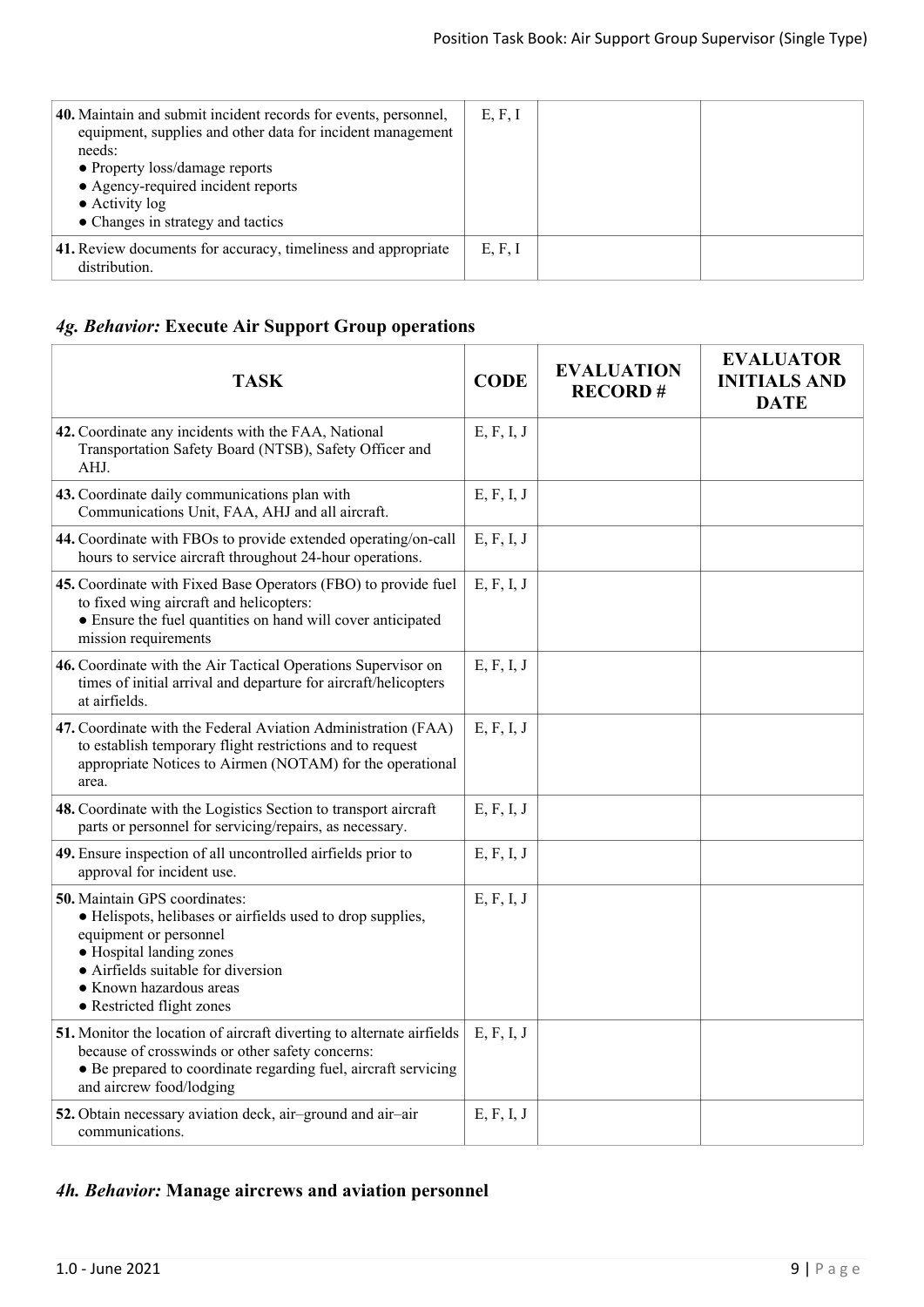| <b>TASK</b>                                                                                                                                                                     | <b>CODE</b> | <b>EVALUATION</b><br><b>RECORD#</b> | <b>EVALUATOR</b><br><b>INITIALS AND</b><br><b>DATE</b> |
|---------------------------------------------------------------------------------------------------------------------------------------------------------------------------------|-------------|-------------------------------------|--------------------------------------------------------|
| <b>53.</b> Coordinate with aircrew:<br>• Ensure contact numbers and lodging locations are<br>available                                                                          | E, F, I, J  |                                     |                                                        |
| 54. Coordinate with the Logistics Section to ensure aircrew have<br>transportation:<br>• To and from airfields, helibases and helispots<br>• To and from meal/lodging locations | E, F, I, J  |                                     |                                                        |
| 55. Monitor crew work/rest requirements based on AHJ<br>requirements.                                                                                                           | E, F, I, J  |                                     |                                                        |